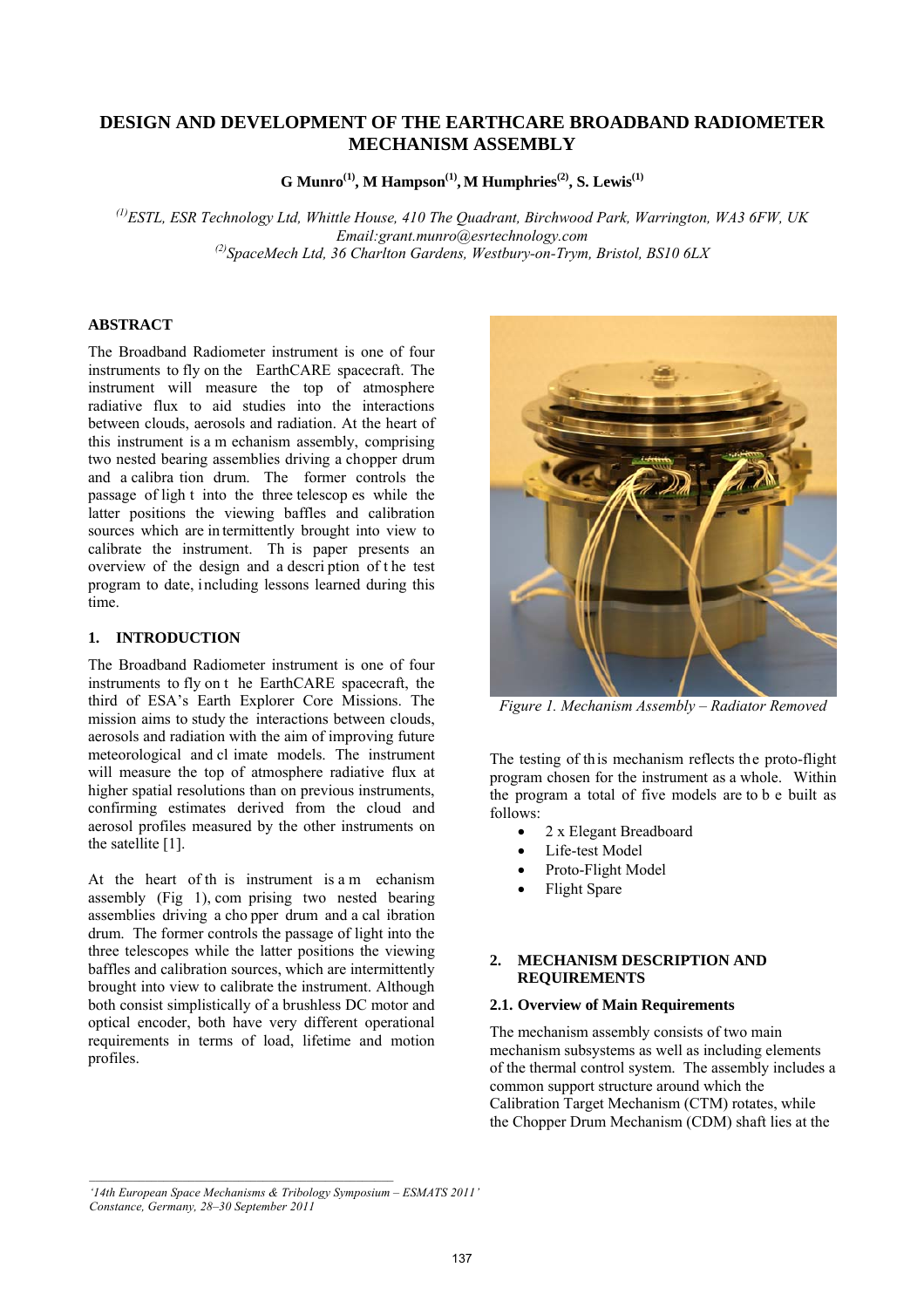centre. The outer housing forms the main interface to the instrument, where it is situated on the side wall of the aluminium honeycomb structure. There are also interfaces to both of the drums which are supplied as part of the Telescope Assembly, and both contain optical elements. A section view showing the main elements of the mechanism is shown in Fig 2.



*Figure 2. Mechanism Assembly Section* 

The mission lifetime is just under 37 months which equates to approximately 423 million revolutions of the chopper drum and just over 1 million calibration cycles on the Calibration Target Mechanism.

The instrument thermal environment is tightly controlled and the mechanism is designed to run between –35 and +30 degrees Celsius. The instrument thermal control system extends to the mechanism which includes a radiator with thermal tiles, monitoring thermistors and heaters.

The EarthCARE spacecraft carries additional payloads, some of which are sensitive to micro-vibrations. As such the exported forces and torques are assessed for each mechanism and there are requirements on balance grade and angular accelerations on each mechanism.

There are also extended requirements relating to contamination control, particularly because of the potential for laser induced contamination due to the presence of the LIDAR instrument ATLID.

## **2.2. Chopper Drum Mechanism**

The chopper drum mechanism (CDM), at the centre of the assembly, rotates continuously at 261 rpm. This allows light to pass into the three telescope assemblies which gather measurement data in three viewing directions – fore, nadir and aft. Over the 3 year mission life-time this equates to just over 400 million revolutions. The mechanism employs PGM lubricated

radial bearings with a low preload appropriate to the lubricant. These are also sputtered with  $MoS<sub>2</sub>$  on the raceways to provide further lubrication.



*Figure 3. Chopper Drum Mechanism* 

PGM was chosen following a trade-off of the candidate lubricants. The main advantages include:

- Ability to accelerate life-test
- Heritage in lon g life ap plications in bearings of this size
- No viscous losses due to the presence of oil  $$ particularly at low temperatures.
- **Cleanliness**
- Available as standard items from bearing suppliers

Since this lubricant has a critical He rtzian contact stress limit of 1200MPa, the preload was set to a l ow enough level to ensure a long life [2][3]. In this case 20N is applied, which equates to a maximum contact stress of 890 MPa. Since the chopper drum has no other conductive path to ground, the bearings must also be able to dissipate any charge from the drum. Despite the semi-conducting properties of the  $MoS<sub>2</sub>$ , it has been shown that the bearings can dissipate sufficient charge to function as the sole conductive path for this purpose

The bearings themselves are SR8 deep groove radial bearings, which have optimised conformity to increase the axial load capacity. As is n ormal in radial bearings the axial load is li mited by the truncation, or overriding, of the lands rather than the raceway contact

.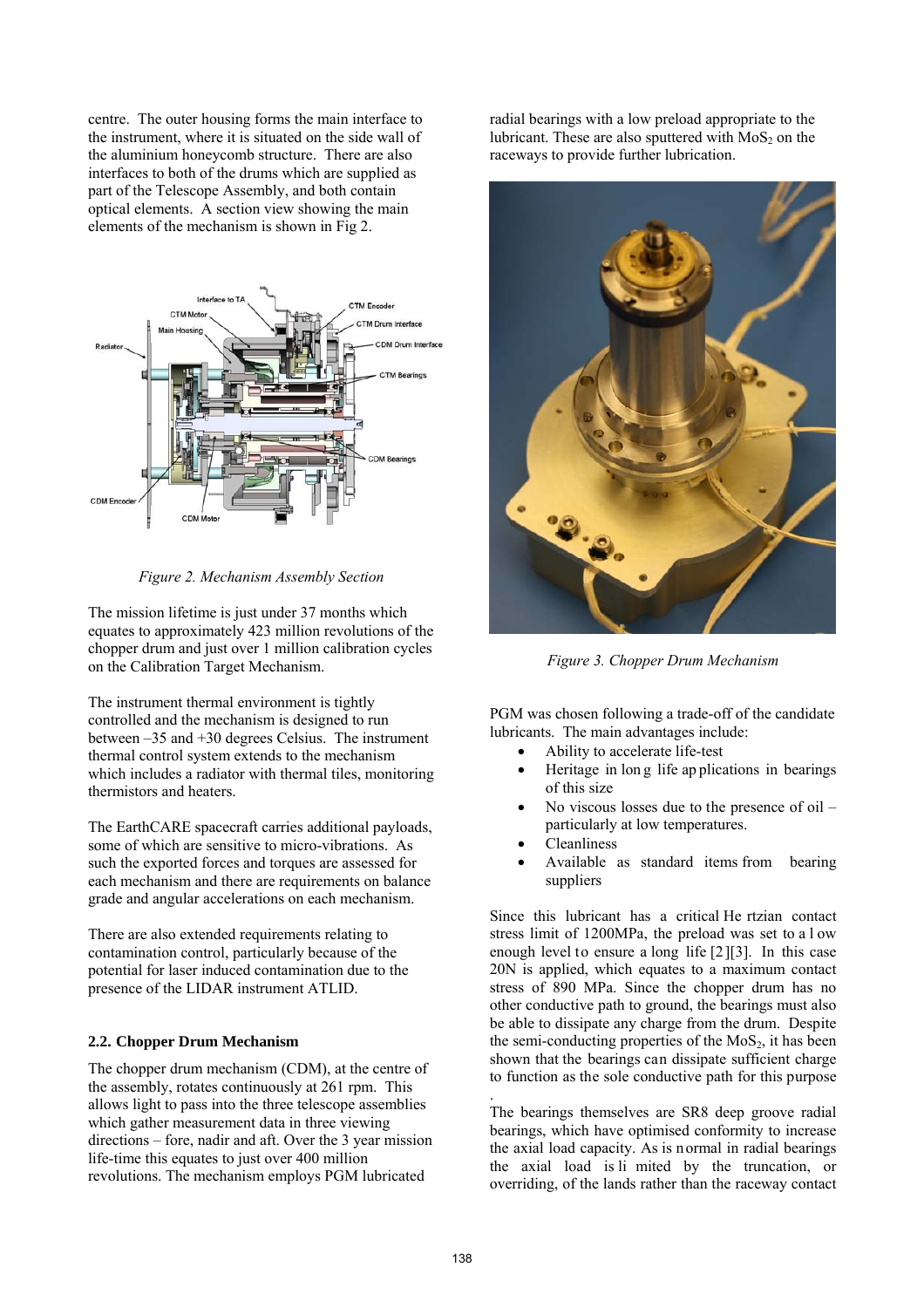stress. These are used in angular contact mode in a back to back configuration, preloaded by a customised spring and snubber arrangement designed to limit the axial displacement of the shaft. Th is is p rimarily to protect the encoders and quartz filters on the drum and the snubber stiffness is controlled to minimise shocks transmitted through to these components.

The mechanism employs a direct drive system using a zero-cogging brushless DC motor with redundant windings sourced from Aeroflex. This offers a simple and reliable architecture with minimum mass and cost. The absence of any contacting elements ensures long life while the synchronous drive and zero-cogging design of the motor gives speed stability well within the  $\pm 0.25\%$  requirement. The two phase motor is driven with a pulse width modulated drive using sine and cosine drive waveforms.

Finally, the mechanism uses optical encoders offering dual read heads for redundancy. This type of encoder has good flight heritage while it can also be customised to use high reliability components appropriate to the radiation environment. However, the chosen manufacturer, Gurley Precision Instruments in the USA, are new to the space industry and the encoders undergo a full qualification program prior to delivery. In the case of the CDM the encoder has 11 bit resolution, which gives 13 bits after quadrature. This encoder is situated within a housing at the rear of the CDM mechanism with the read-heads located on opposing sides of the disk.

#### **2.3. Calibration Target Mechanism**

The calibration drum mechanism (CTM) rotates a drum containing a number of viewing baffles, 4 black-body calibration sources, two black-body electronics assemblies, a fo ld mirror for th e visible calibration assembly and a casset te of monitor photodiodes to measure the relative ageing of the mirrors. This drum is required to perform regular periodic slews to bring the various calibration sources into view. Over the duration of the mission this mechanism will b e required to perform just over 1 million high speed slews over  $\pm 25$  ° and 180º, the vast majority being over the smaller range. These slews are performed for t otal-wave (TW) calibration and short-wave (SW) calib ration respectively. Magnetic detents are em ployed in the calibration locations and a magnetic end-stop is employed to act as a passive launch lock and opticallysafe park position.

This larger mechanism uses angular c ontact bearings lubricated using physical vapour deposited (PVD) lead supplemented by a lead bronze cage. These are 71811 angular contact bearings from SKF-SNFA, which are equivalent to the former SEA55 bearing from SNFA. Once again the solid lubricant is co mpatible with

accelerated testing, however the intermittent operation of this mechanism allows acceleration of the test purely by reducing the time between slews. The high contact stress capability of the lead lubricant is also appropriate because of t he larger CTM rotating mass, which requires a hi gher preload of 1 000N. The use of sputtered lead in the range  $0.2 - 0.5$ μm has significant heritage for bearings of this size, which have been used in a number of success ful missions. In particular the Giotto de-spin mechanism and the AMSU-B scanner used identical bearing and lubricant combinations, the latter having achieved operational succes s on three separate missions with a m ore highly dynamic scan profile than required for this mechanism.

As for the CDM mechanism a two phase direct drive brushless DC motor is used. This mechanism periodically rotates the calibration sources into the telescope field of view approximately every 90 seconds, before returning to its n ominal earth view position. This mechanism is driven according to predefined profile drive tables, consisting of position and feed-forward values, and also employs a 400Hz PID (proportional integral derivative) control loop to correct for any position errors relative to this profile.

The CTM en coder is sim ilar in design to the smaller CDM encoder although this has a higher resolution of 12 bits, giving 14 bits after quadrature. This encoder is not housed and the read-heads are located adjacent to each other, either side of the nominal imaging position.

The CTM mechanism has a num ber of magnetic detents built into its fun ction, including a m agnetic launch park detent and end-stop. This also includes redundant micro-switches, which are act ivated by a cam on the rotating structure, and i ndicate when the mechanism is in the park position. These features are critical to ensure that the optical path remains light tight during launch and early spacecraft operations, ensuring that the sensitive detectors are no t unintentionally exposed to damaging sunlight.



*Figure 4. Flexible Magnet Arm in Detent Position*

A compliant flexible arm is used in combination with the end-stop to which minimises disturbances to the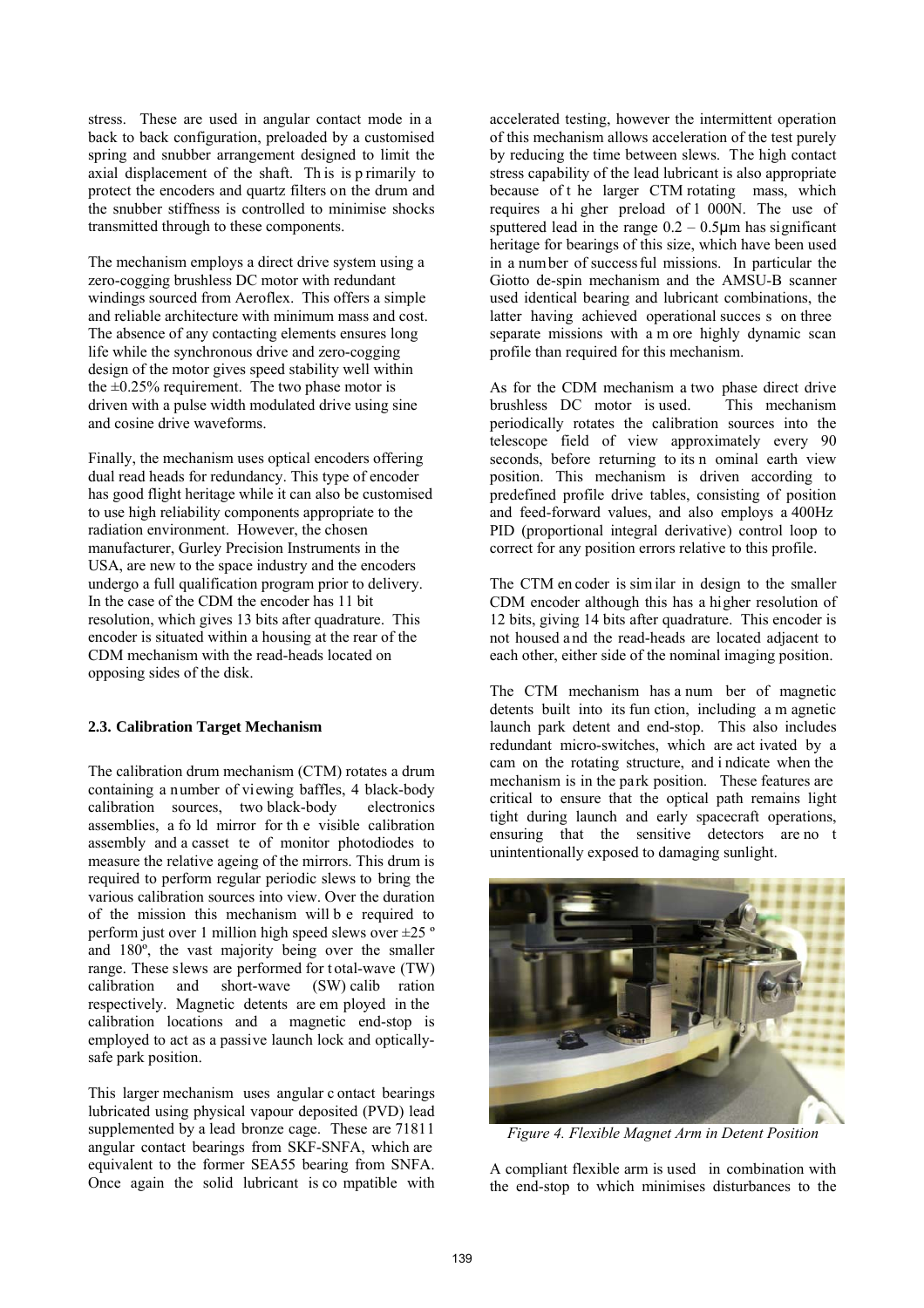spacecraft and ensures that the restoring function of the magnet is maximised (Fig. 4). It also helps to minimise the contact force with the end-stop enhancing the life of the Mo  $S_2$  lubrication at the contact and reducing the risk of fretting.

The compliance of the end-stop is particularly important during switch on or recovery from any anomaly where the ICU loses the encoder position. In this case t he drum can be driven to t he safe park<br>position under hardware control. However the position under hardware control. stepping nature of this motion results in potentially damaging impacts or bo uncing against the end-stop. This compliance minimises any problems during this basic form of operation, which is sen sitive to motor pole alignment, by ensuring that the drum will be captured and retained by the magnets.

## **2.4. Common Design Features**

Features common to both bearing systems include a spring and snubber arrangement tailored to each mechanism. This consists of a controlled compliance spring element and a displacement limiting snubber tube which sits with in or around it, as sho wn for th e CTM mechanism in Fig 5. In both mechanisms this is used to limit the displacement of the shaft in the direction of the spring. This ensures that the spring element can be com pliant enough t o ensure good torque stability under varying thermal gradients, while the snubber prevents excessive motion of the s haft under externally applied loading. In bo th cases t he tightly set gap between the encoder disk and reticle is in the non-sprung direction of the bearing system to ensure that this gap is m aintained. Ho wever the snubber ensures that excessi ve displacements are not observed when the load is tran smitted through this spring, although it has a cont rolled compliance to minimise any shock loading caused by this contact.



*Figure 5. CTM Spring and Snubber Arrangement (section and full view)* 

This arrangement ensures that there is en ough compliance to ens ure that the preload can be set correctly and that it is relatively in sensitive to thermal gradients or settling, while at th e same time limiting the gapping and shock loading associated with excessively rigid snubbers. For the C DM bearings, which can only be used for long life applications with a low level of prelo ad, this arrangement is particularly useful in controlling the overall load-deflection characteristics.

Another common feature of the m echanisms is the presence of a purge path for use during ground testing. This ensures that the on-ground life is m aximised for the purposes of ve rifying the function of the instrument. Si nce  $MoS<sub>2</sub>$  in particular is damaged by excessive running in air, the  $N<sub>2</sub>$  environment allows the amount of ground running to be i ncreased to more practical durations. The benefits also extend to the lead lubricated bearings, particularly when being run in the horizontal axis, sin ce the on -ground flight-like performance is prolonged in this unfavourable orientation. Th is purging system allows the bearing cavities to be continuously purged with nitrogen during ground running, with labyrinth seals m aintaining a small positive pressure within the cavity. Fo r the avoidance of contamination, these seals are also present to ensure that the dominant venting path is away fro m the optical elements of the Telescope Assembly. The vent paths are also completely independent to ensure that there is no cross cont amination between the two lubrication systems.

# **3. QUALIFICATION AND LIFE-TESTING**

At the time of writing the life-test is entering the orbital simulation phase of the test program, having completed the on-ground allocation and a pre-conditioning vibration test in which it experiences qualification levels. The e xperience gained from the breadboard models and the high level of representivity of the lifetest model ensures that the mechanism performance is already well known before commencing the build of the flight models.

## **3.1. Life-test Programme**

The life-test has been designed to closely match the intended verification activities at all stag es of th e instrument and s pacecraft AIV programme. As such usage requirements based on environment and orientation of the mechanism are defined, and the lifetest includes phases appropriate to combinations of these two parameters. The life test is co nducted with mass representative dummy drums and the flex-harness which allows power and signal transfer to and from the calibration drum electronics in place. The set-up is shown in Fig. 6.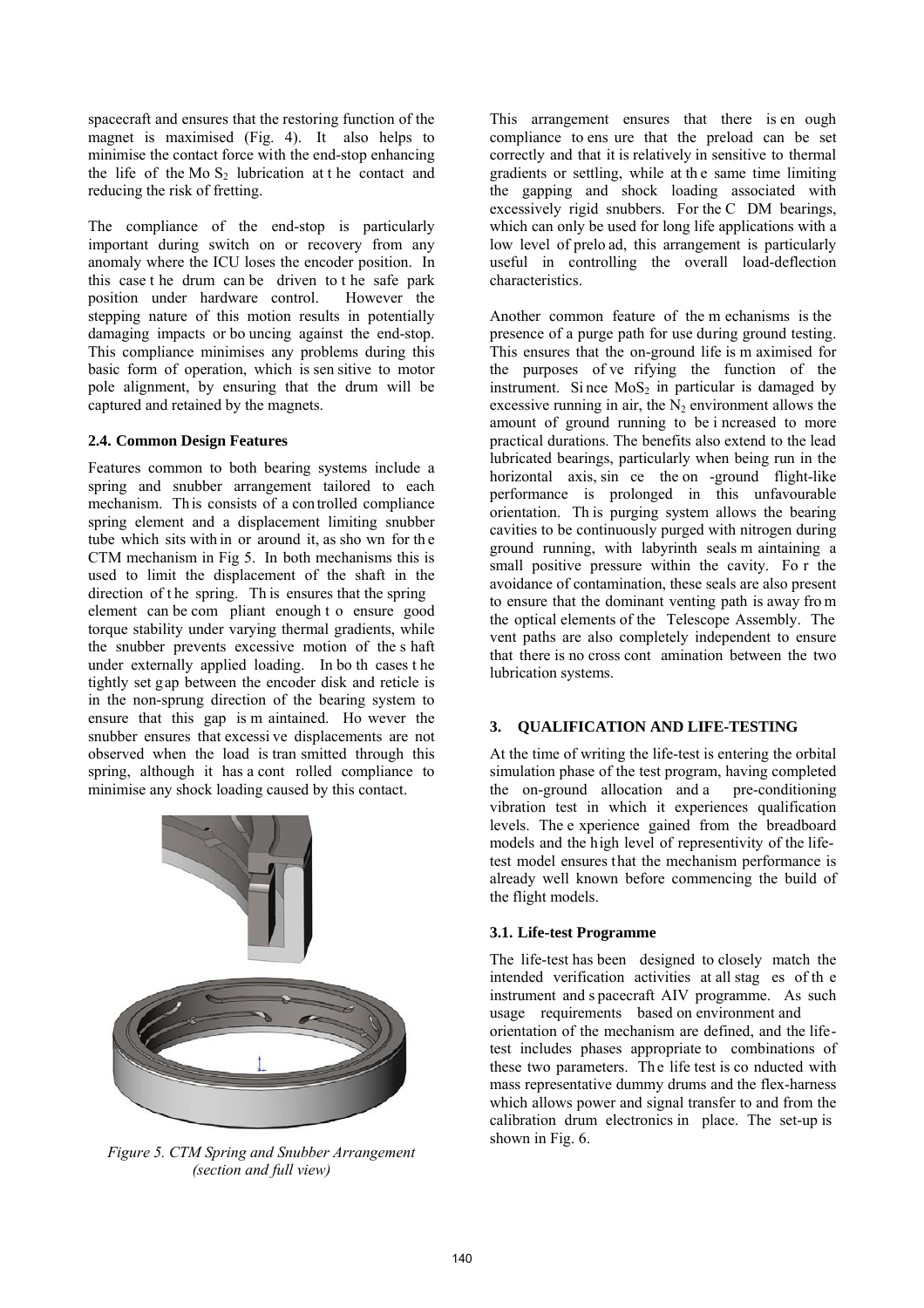

*Figure 6. Life-test – Vertical Configuration*

For the purposes of applying margin to the ground testing durations the margin is app lied according to ECSS-E-ST-33-01 to the sum of these ground test cycles. An overall factor is then applied to each phase such that the additional cycles are distributed proportionally between the different phases. Since the two mechanisms are cons idered separately these margins are applied to each separately. In addition the two different slew types on the CTM a re also treated individually. This is a m ore conservative application of the margins for t he CTM, although the number of short-wave calibration slews, over 180º, is relativ ely small and so it does not significantly affect the overall number of cycles, or t he time taken t o complete the test.

The use of sol id lubricants a llows the acce leration of the life-test and so testing in vacuum was conducted at a rate up t o 10x the nominal speed of 261 rpm, although trials were performed to identify any cage stability problems prior to running at high speed. Any speeds at which the torque noise becam e disproportionally high would be a voided due to the likely increased wear between the bearing and t he dynamically unstable cage.

The vibration test is conducted with the primary aim of pre-conditioning the bearings prior to the orbital phase of the life-test. Acco rding to ECSS stand ards this should envelope the cumulative total of vibration tests at all levels, while also including one-time exposure to qualification levels for th e qualification duration. Since the PFM programme includes a n element of

qualification vibration for the flig ht mechanism, this was applied concurrently with this requirement such that the durations at qualification level do not represent a significant over-test of th e mechanism. At the time of writing this test has just been successfully completed.

The final orbital phase of the life-test is th en run in vacuum for the duration of the orbital cycles. So that this phase m ost accurately reflects the ze ro-g orbital environment the mechanism is o riented vertically and the chopper drum is removed to minimise the net axial load on the bearing system. Since the mechanism runs at a co nstant speed this reduction of the inertia is n ot deemed to be significant in terms of the life-test. In terms of the removal of any imbalance forces, this was found to be insignificant compared to the additional contact stress as a re sult of the drum mass. The proposed configuration is therefore the most representative. Th e initial part of t his life-test incorporates the thermal vacuum testing, while the remaining cycles are s ubjected to further longer term thermal variations within the expected operational limits. This ensures some degree of representivity with respect to the orbital environment and prevents the bearings from running over too narrow a running track.

The overall programme is being run according to the duration shown in Tab. 1.

*Table 1. Life-test Durations* 

|                  | Environment         | <b>CDM Factored</b> | <b>TW Factored</b> | <b>SW Factored</b> |
|------------------|---------------------|---------------------|--------------------|--------------------|
| Life-test Part A | Vertical / N2       | 9,391,020           | 38,730             | 39                 |
|                  | Vertical / Vac      | 33,883,401          | 139,741            | 142                |
|                  | Horizontal / N2     | 1.319.363           | 5.441              | 6                  |
|                  | Horizontal / Vac    | 558,841             | 2,305              |                    |
|                  | <b>Total Ground</b> | 45,152,625          | 186,217            | 189                |
| Life-test Part B | Vertical / Vac      | 528,602,060         | 1,427,060          | 2.280              |
|                  | Total               | 573,754,685         | 1,613,277          | 2,469              |

# **3.2. Functional Testing**

The performance of the bearings is confirm ed by periodic functional tests. Since the mechanism is being self-driven this is th e only time it is p ossible to measure some of the performance indicators. The se functional tests in clude measurement of the CDM bearing torque by performing a coast down test and special constant speed test slews on the CDM through the full angular range. The to rque data is obtained from the facility monitoring software while the power and speed/position data are obtained from the mechanism life-test controller telemetry files.

CDM functional tests (Fig. 7) consist of a run up to the nominal 261rpm operating speed, a peri od of stabilisation at this speed then an unpowered coast down to rest. Speed stability and power dissipation are measured over the latter part of the constant speed part of the profile, while the mean bearing torque is measured at the end of the coast down.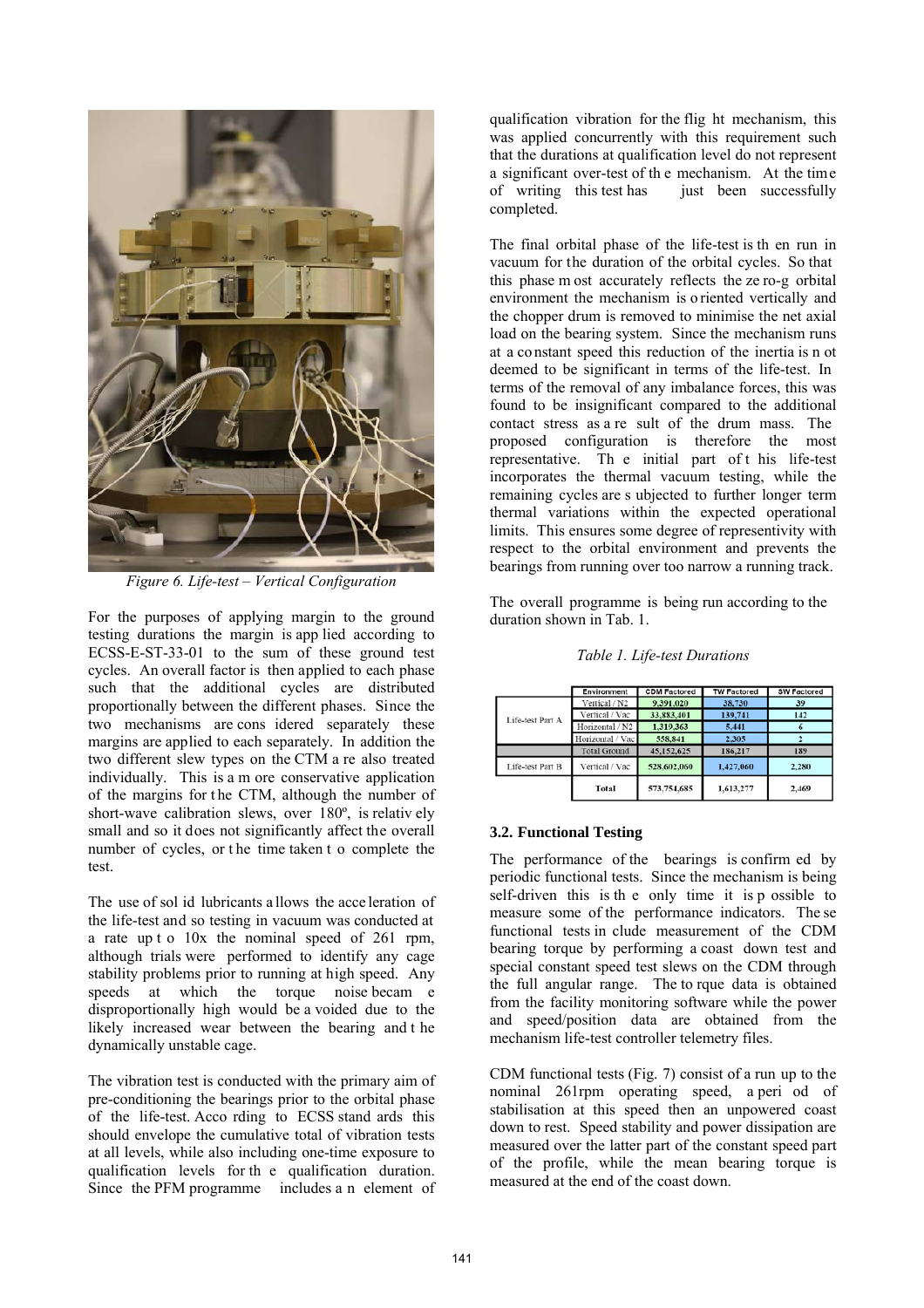

The CTM functional test (Fig. 8) consists of a test slew profile to give an indication of the power dissipated in the mechanism. To e nsure a c omplete sweep of the CTM mechanism range, a constant speed test slew was included to enable a torque estimation based on drive power dissipation to be carried out.



The test consists of a constant velocity sweep from the total-wave detent adjacent to the end stop to the shortwave detent, the two angular extremes of the operational profiles. In should be noted that, because the drum is self driven and there are still relatively high accelerations, the torque observed during this test is the reaction torque of the accelerating drum inertia and not a direct measurement of bearing torque. This can only be estimated by looking at the power dissipation during the constant s peed portion of the slew. Since the magnitude of the torque variations experienced as the flex-arm passes through the detents is con stant, this power fluctuation can be scaled to give the overall relationship between power and t orque. Thi s does however require the drum to be externally driven to be able to characterise these torque variations.

A final test combines the CDM and CTM running and verifies that these run as expected concurrently, while giving an indication of the combined performance of the mechanism. Th is data provides complete torque data for com parison with the exported torque requirements.

#### **.3. Performance Indications 3**

Following completion of the g round phase of the life test, a good estimation of the overall performance can be made. In addition to the functional tests performed as part of the life-test, other characterisation checks had already been carried out which confi rm the basic performance of the motors and bearings.

e life-test th e varying test During Part A of th environments and orientations gave some variations in performance, not unexpected for the configuration and lubricants (Fig 9). Fo r the CDM mechanism these variations were apparent during transitions from one environment to anothe r, where the l ubricant was essentially being run in each tim e. During both vacuum phases the torques stabilised to nominal levels after a few hundred thousand revolutions. The horizontal running however produced higher torques than anticipated. Althou gh these do not pose a problem to testing due to the relatively large motor margins, they give an indication of non-ideal cage behaviour. In general it was also found that the overall torques were slightly higher than anticipated, which can be attributed to additional magnetic losses as th e result of the proximity of local magnetic steel structure surrounding the bearings. Si nce the preload is relatively low, this additional torque as well as th e latent torque of the motor was a significant contributor to the overall mean torque.



Although it is not a functional requirement of the at a slightly lower speed up of to 8x acceleration. mechanism to perform at accelerated speeds, some useful lessons were lear ned from the accelerated running in v acuum. Perh aps counter-intuitively, the lower torque performance of the  $MoS<sub>2</sub>$  bearings in vacuum was m ost likely to experience problems with motor synchronisation. Th e reduction in stability caused by the reduced friction, combined with the reduction in motor torque at higher speed meant that it became difficult to accelerate the mechanism to the full intended 10x acceleration for the vacuum phases of the test. Rather than s pend a signi ficant amount of tim e trying to optimise the acceleration profile of the drum and increasing the period resolution of the drive tables, it was decided, for these relatively short phases, to run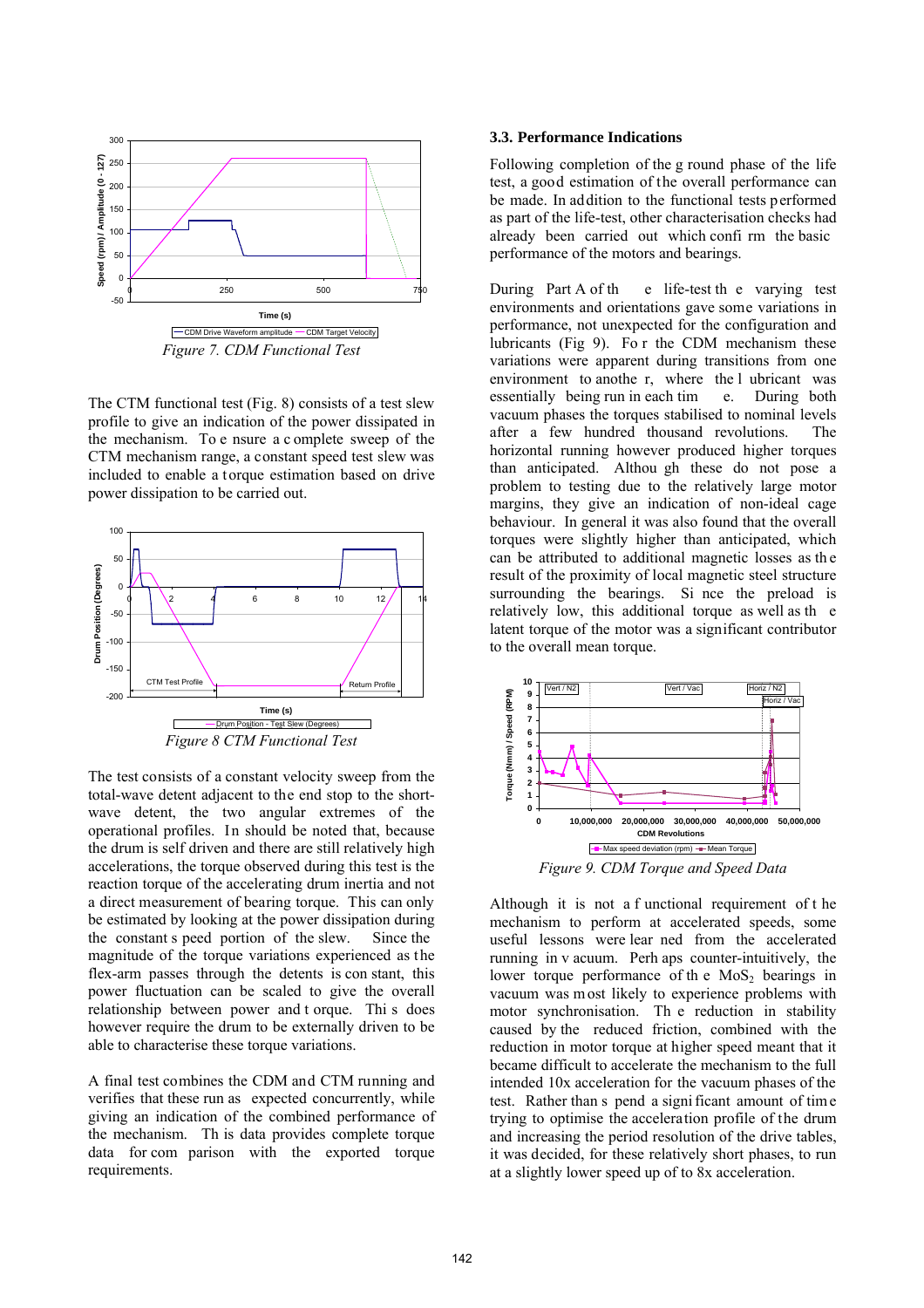The functional testing of the mechanism gave positive results with the synchronous motor giving good speed stability. Despite a relatively long period for which it took any spe ed disturbances from the acceleration profile to decay, the speed settled to well within the  $\pm 0.25\%$  requirement (equivalent to 0.65rpm) and close to the resolution limit of the speed sensing.

The CTM also showed significant va riations between the different environments (Fig  $10$ ). In particular the higher friction and adverse gravity vector in the horizontal orientation under  $N_2$  purge gave significantly higher torques. D espite a cage design which aims to minimise the sensitivity to this type of cage misbehaviour, the power dissipation over the full range of the short-wave calibration slew progressively increased with the number SW cycles. This is symptomatic of blocking behaviour in bearings oscillating over relatively large angles and is caused by lateral creepage of balls with respect to th e running track. T his then leads to increasing ball-cage interactions which become progressively worse [4 ]. Fortunately this 'blocking' misbehaviour takes many more cycles to build up than are required for ground testing and it is therefore not expected to pose any risk to proper function during ground testing. There is also no evidence that this will be evident during the lowfriction, zero-g, orbital environment, which is closest to the stable vertical vacuum phase, although this will be monitored closely during the rest of the life-test.



*Figure 10. CTM Power Dissipation*

Manual torque tests were u sed to support the power data taken from the motor telemetry and these showed the mechanism torque performance to be in line with predictions, with clear measureable torque variations due to the detents and micro-switch cam. The t orque trace in Fig 11 shows a ful l rotation from the park position to the extreme end stop and back (the return rotation was performed faster, hence the shorter duration). T he four detents can clearly be seen and also the torque due to the cam as the drum returns to its original park position. Th e highest torques are observed at each end stop as the drum is brought to rest, although these are not significant.



*Figure 11. CTM Torque Profile*

Despite efforts to eliminate any torsional d ynamic modes of the test rig within the existing chamber during the design and early commissioning of the rig, the residual re sonance at around 140Hz proved to be problematic, with significant torque noise associated with this mode. Th is represents is a wh ole chamber resonance and so it is th erefore difficult to remove easily without performing a significant modification to the facility. Because of the narrow frequency range of the associated resonances it is likely that a notch filter will be applied to the 400Hz torque data to eliminate this significant disturbance in future. This also ensures that no other higher frequency data is lost, although the most significant torque noise is o therwise in the sub 100Hz range. For su ch a sen sitive test, with bearing torques on the CDM around 1Nmm, it is also important to eliminate any sources of vibration s uch as c ryopumps as these may be very large in comparison to the measured torques for these lightly preloaded bearings.

#### **. LESSONS LEARNED 4**

As for any mechanism project, a num ber of l essons were learned or re-learned during the development and testing of th is mechanism assembly. So me important lessons are described here.

A number of lessons were learned relating to torque budgets for this p rogramme. Firstly it is im portant to recognise all o f the torque contributions in each mechanism, particularly where the bearing torques are low. Additional magnetic losses due to interactions between the motor magnets and a ny surrounding magnetically permeable material may contribute further residual torques to the mechanism and also affect the torque capability of the motor.

For synchronous motors the torsional stiffness of the drive may also give dynamic responses which demand greater than predicted torque from the motor in order to prevent loss of syn chronisation. Th is may be hard to predict and assess in terms of motor margin, but it may be that lower bearing torques give the worst case motor margin. For th e more complex closed loop CTM